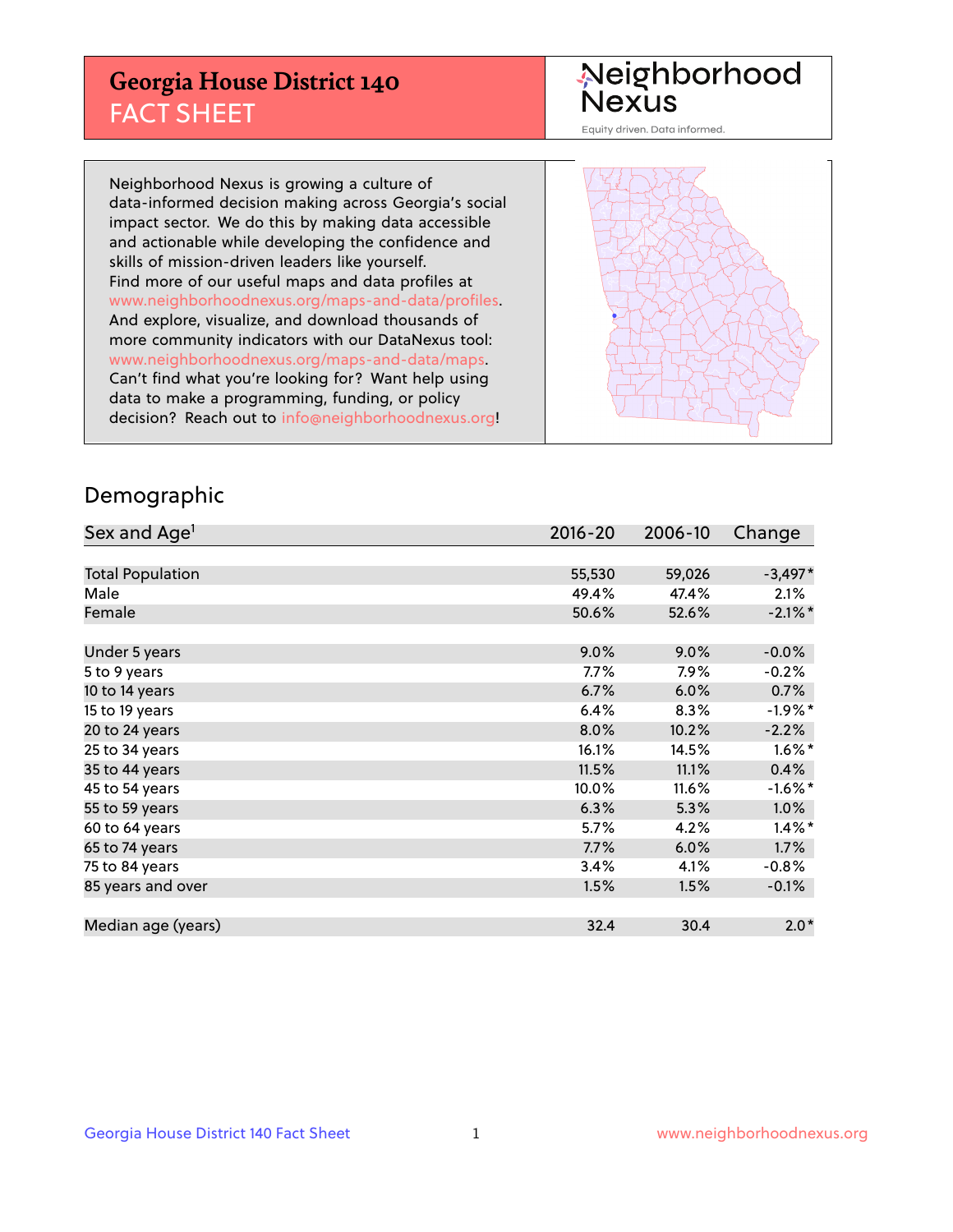## Demographic, continued...

| Race <sup>2</sup>                                            | 2016-20     | 2006-10 | Change     |
|--------------------------------------------------------------|-------------|---------|------------|
| <b>Total population</b>                                      | 55,530      | 59,026  | $-3,497*$  |
| One race                                                     | 95.6%       | 96.6%   | $-1.1%$    |
| White                                                        | 32.6%       | 35.8%   | $-3.2\%$ * |
| <b>Black or African American</b>                             | 57.8%       | 56.8%   | 1.0%       |
| American Indian and Alaska Native                            | 0.3%        | 0.6%    | $-0.3%$    |
| Asian                                                        | 1.3%        | 0.9%    | 0.4%       |
| Native Hawaiian and Other Pacific Islander                   | 0.3%        | 0.1%    | 0.2%       |
| Some other race                                              | 3.2%        | 2.4%    | 0.8%       |
| Two or more races                                            | 4.4%        | 3.4%    | 1.1%       |
|                                                              |             |         |            |
| Race alone or in combination with other race(s) <sup>3</sup> | $2016 - 20$ | 2006-10 | Change     |
| Total population                                             | 55,530      | 59,026  | $-3,497*$  |
| White                                                        | 36.5%       | 38.5%   | $-2.0%$    |
| <b>Black or African American</b>                             | 60.1%       |         | 1.2%       |
|                                                              |             | 58.9%   |            |
| American Indian and Alaska Native                            | 0.8%        | 1.5%    | $-0.7%$    |
| Asian                                                        | 2.3%        | 1.5%    | 0.9%       |
| Native Hawaiian and Other Pacific Islander                   | 0.7%        | 0.2%    | 0.5%       |
| Some other race                                              | 4.2%        | 3.2%    | 1.0%       |
| Hispanic or Latino and Race <sup>4</sup>                     | $2016 - 20$ | 2006-10 | Change     |
| Total population                                             | 55,530      | 59,026  | $-3,497*$  |
| Hispanic or Latino (of any race)                             | 7.9%        | 6.7%    | 1.1%       |
| Not Hispanic or Latino                                       | 92.1%       | 93.3%   | $-1.1%$    |
| White alone                                                  | 29.8%       | 32.9%   | $-3.1\%$ * |
| Black or African American alone                              | 56.8%       | 56.3%   | 0.6%       |
| American Indian and Alaska Native alone                      | 0.2%        | 0.4%    | $-0.2%$    |
| Asian alone                                                  | 1.3%        | 0.9%    | 0.4%       |
| Native Hawaiian and Other Pacific Islander alone             | 0.3%        | 0.1%    | 0.2%       |
| Some other race alone                                        | 0.3%        | 0.1%    | 0.1%       |
| Two or more races                                            | 3.4%        | 2.5%    | 0.8%       |
|                                                              |             |         |            |
| U.S. Citizenship Status <sup>5</sup>                         | $2016 - 20$ | 2006-10 | Change     |
| Foreign-born population                                      | 2,235       | 2,693   | $-458$     |
| Naturalized U.S. citizen                                     | 54.4%       | 35.8%   | 18.6%*     |
| Not a U.S. citizen                                           | 45.6%       | 64.2%   | $-18.6%$   |
|                                                              |             |         |            |
| Citizen, Voting Age Population <sup>6</sup>                  | $2016 - 20$ | 2006-10 | Change     |
| Citizen, 18 and over population                              | 39,712      | 41,018  | $-1,306$   |
| Male                                                         | 48.7%       | 45.3%   | 3.4%       |
| Female                                                       | 51.3%       | 54.7%   | $-3.4\%$ * |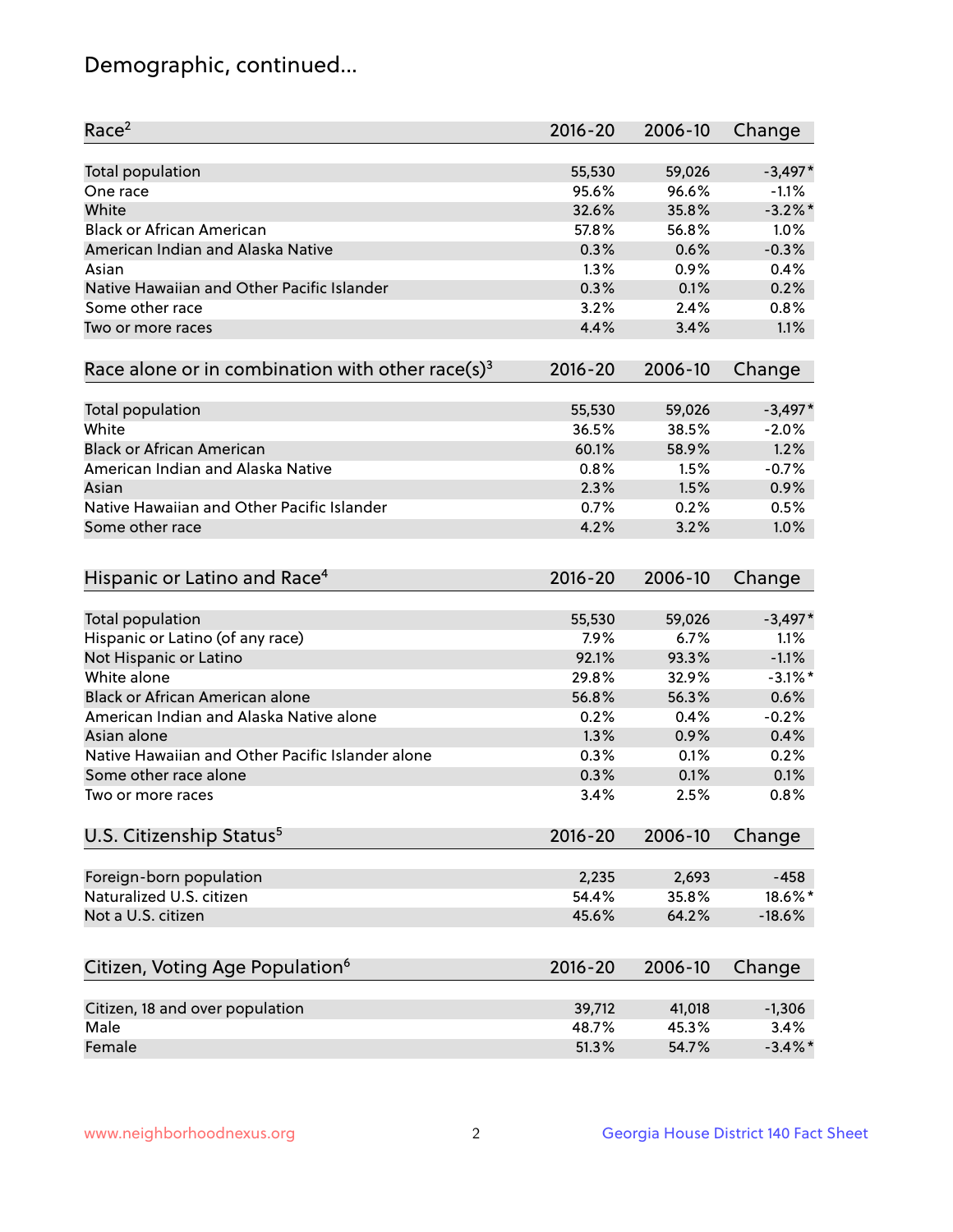#### Economic

| Income <sup>7</sup>                                 | $2016 - 20$ | 2006-10 | Change     |
|-----------------------------------------------------|-------------|---------|------------|
|                                                     |             |         |            |
| All households                                      | 21,811      | 23,080  | $-1,269*$  |
| Less than \$10,000                                  | 18.1%       | 18.8%   | $-0.8%$    |
| \$10,000 to \$14,999                                | 10.0%       | 12.3%   | $-2.4\%$ * |
| \$15,000 to \$24,999                                | 16.5%       | 18.7%   | $-2.2%$    |
| \$25,000 to \$34,999                                | 13.6%       | 14.1%   | $-0.5%$    |
| \$35,000 to \$49,999                                | 12.4%       | 14.4%   | $-2.0%$    |
| \$50,000 to \$74,999                                | 14.3%       | 12.7%   | 1.7%       |
| \$75,000 to \$99,999                                | 6.6%        | 4.6%    | 2.0%       |
| \$100,000 to \$149,999                              | 5.5%        | 3.1%    | 2.4%       |
| \$150,000 to \$199,999                              | 1.7%        | 0.7%    | 1.0%       |
| \$200,000 or more                                   | 1.4%        | 0.6%    | 0.8%       |
| Median household income (dollars)                   | 29,154      | 25,097  | 4,058*     |
| Mean household income (dollars)                     | 43,503      | 35,225  | 8,278*     |
| With earnings                                       | 67.9%       | 71.9%   | $-4.0\%$ * |
| Mean earnings (dollars)                             | 48,253      | 36,340  | 11,913*    |
| <b>With Social Security</b>                         | 30.5%       | 29.4%   | 1.0%       |
| Mean Social Security income (dollars)               | 14,096      | 11,474  | $2,622*$   |
| With retirement income                              | 15.0%       | 15.7%   | $-0.7%$    |
| Mean retirement income (dollars)                    | 16,377      | 13,688  | 2,689*     |
| With Supplemental Security Income                   | 12.7%       | 8.3%    | 4.4%*      |
| Mean Supplemental Security Income (dollars)         | 8,657       | 7,289   | $1,368*$   |
| With cash public assistance income                  | 2.3%        | 3.0%    | $-0.7\%$   |
| Mean cash public assistance income (dollars)        | 1,577       | 2,243   | $-666$     |
| With Food Stamp/SNAP benefits in the past 12 months | 30.6%       | 28.4%   | 2.2%       |
|                                                     |             |         |            |
| Families                                            | 11,010      | 13,455  | $-2,445*$  |
| Less than \$10,000                                  | 12.8%       | 15.0%   | $-2.1%$    |
| \$10,000 to \$14,999                                | 6.9%        | 9.4%    | $-2.5%$    |
| \$15,000 to \$24,999                                | 13.2%       | 17.9%   | $-4.7%$ *  |
| \$25,000 to \$34,999                                | 13.6%       | 14.8%   | $-1.1%$    |
| \$35,000 to \$49,999                                | 13.8%       | 17.4%   | $-3.6%$    |
| \$50,000 to \$74,999                                | 16.5%       | 13.7%   | 2.8%       |
| \$75,000 to \$99,999                                | 8.8%        | 5.7%    | 3.0%       |
| \$100,000 to \$149,999                              | 9.1%        | 4.1%    | 4.9%       |
| \$150,000 to \$199,999                              | 3.0%        | 0.9%    | 2.0%       |
| \$200,000 or more                                   | 2.3%        | 1.0%    | 1.3%       |
| Median family income (dollars)                      | 38,794      | 29,469  | 9,326*     |
| Mean family income (dollars)                        | 55,667      | 40,787  | 14,880*    |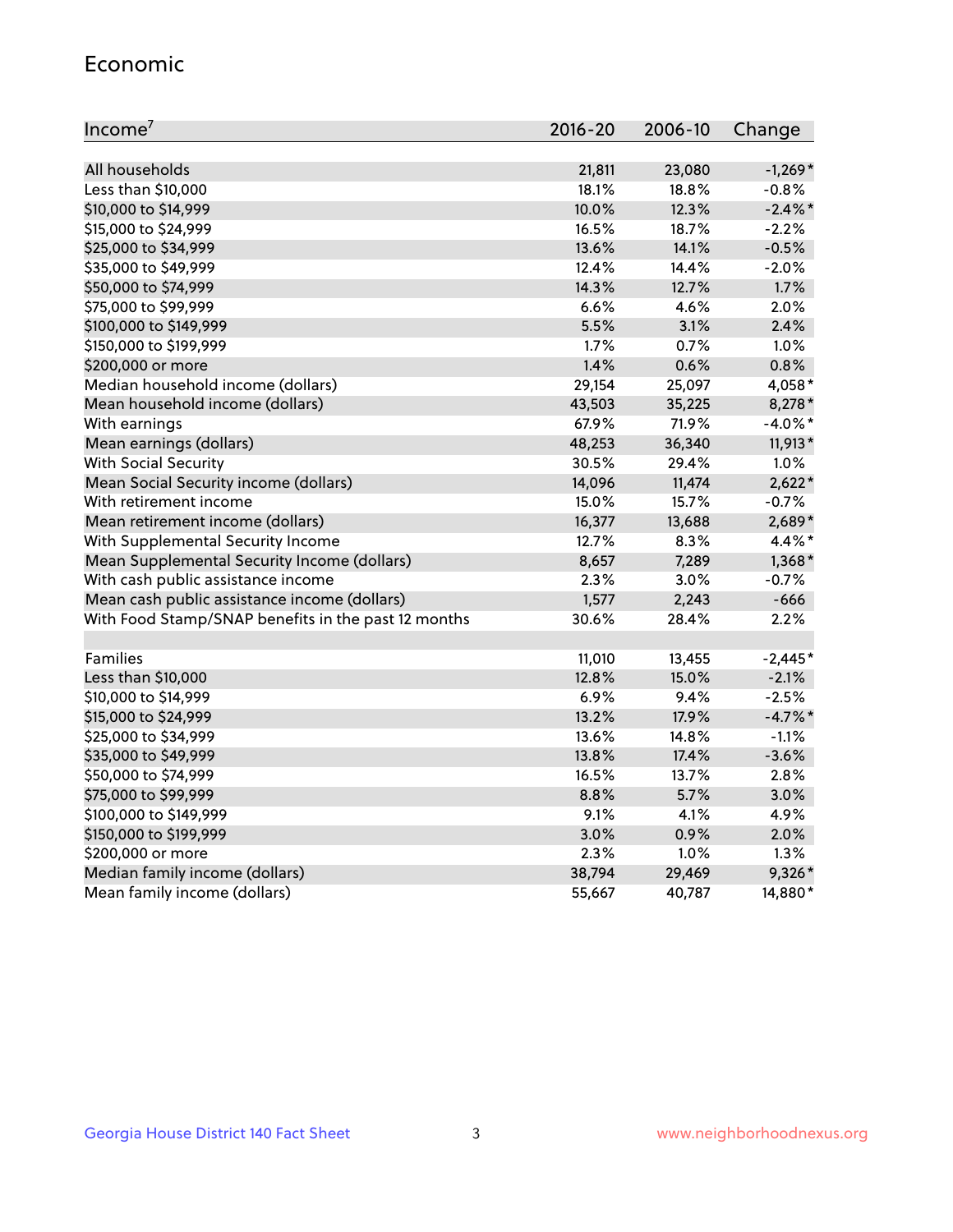## Economic, continued...

| Income, continued <sup>8</sup>                                        | $2016 - 20$ | 2006-10 | Change   |
|-----------------------------------------------------------------------|-------------|---------|----------|
|                                                                       |             |         |          |
| Nonfamily households                                                  | 10,801      | 9,625   | $1,176*$ |
| Median nonfamily income (dollars)                                     | 20,496      | 18,536  | 1,961*   |
| Mean nonfamily income (dollars)                                       | 29,824      | 25,880  | 3,944*   |
| Median earnings for workers (dollars)                                 | 24,239      | 18,603  | 5,636*   |
| Median earnings for male full-time, year-round workers                | 37,198      | 30,845  | $6,353*$ |
| (dollars)                                                             |             |         |          |
| Median earnings for female full-time, year-round workers<br>(dollars) | 29,341      | 25,695  | $3,646*$ |
| Per capita income (dollars)                                           | 18,759      | 14,889  | 3,870*   |
|                                                                       |             |         |          |
| Families and People Below Poverty Level <sup>9</sup>                  | 2016-20     | 2006-10 | Change   |
|                                                                       |             |         |          |
| <b>All families</b>                                                   | 26.9%       | 29.9%   | $-3.0%$  |
| With related children under 18 years                                  | 38.6%       | 43.2%   | $-4.6%$  |
| With related children under 5 years only                              | 26.8%       | 52.7%   | $-25.8%$ |
| Married couple families                                               | 12.4%       | 9.6%    | 2.8%     |
| With related children under 18 years                                  | 16.3%       | 16.3%   | 0.0%     |
| With related children under 5 years only                              | 6.4%        | 25.1%   | $-18.6%$ |
| Families with female householder, no husband present                  | 43.6%       | 46.6%   | $-3.0%$  |
| With related children under 18 years                                  | 55.0%       | 56.1%   | $-1.2%$  |
| With related children under 5 years only                              | 50.6%       | 67.2%   | $-16.6%$ |
| All people                                                            | 33.2%       | 33.1%   | 0.1%     |
| Under 18 years                                                        | 47.6%       | 46.4%   | 1.2%     |
| Related children under 18 years                                       | 47.5%       | 46.1%   | 1.4%     |
| Related children under 5 years                                        | 52.7%       | 52.8%   | $-0.1%$  |
| Related children 5 to 17 years                                        | 44.7%       | 42.9%   | 1.8%     |
| 18 years and over                                                     | 27.8%       | 27.6%   | 0.2%     |
|                                                                       |             |         |          |
| 18 to 64 years                                                        | 28.8%       | 29.0%   | $-0.2%$  |
| 65 years and over                                                     | 23.4%       | 20.7%   | 2.6%     |
| People in families                                                    | 30.9%       | 31.8%   | $-0.9%$  |
| Unrelated individuals 15 years and over                               | 39.8%       | 37.5%   | 2.3%     |
|                                                                       |             |         |          |
| Non-Hispanic white people                                             | 19.8%       | 17.4%   | 2.4%     |
| Black or African-American people                                      | 40.1%       | 41.9%   | $-1.8%$  |
| Asian people                                                          | 4.3%        | $7.0\%$ | $-2.7%$  |
| Hispanic or Latino people                                             | 38.8%       | 40.3%   | $-1.5%$  |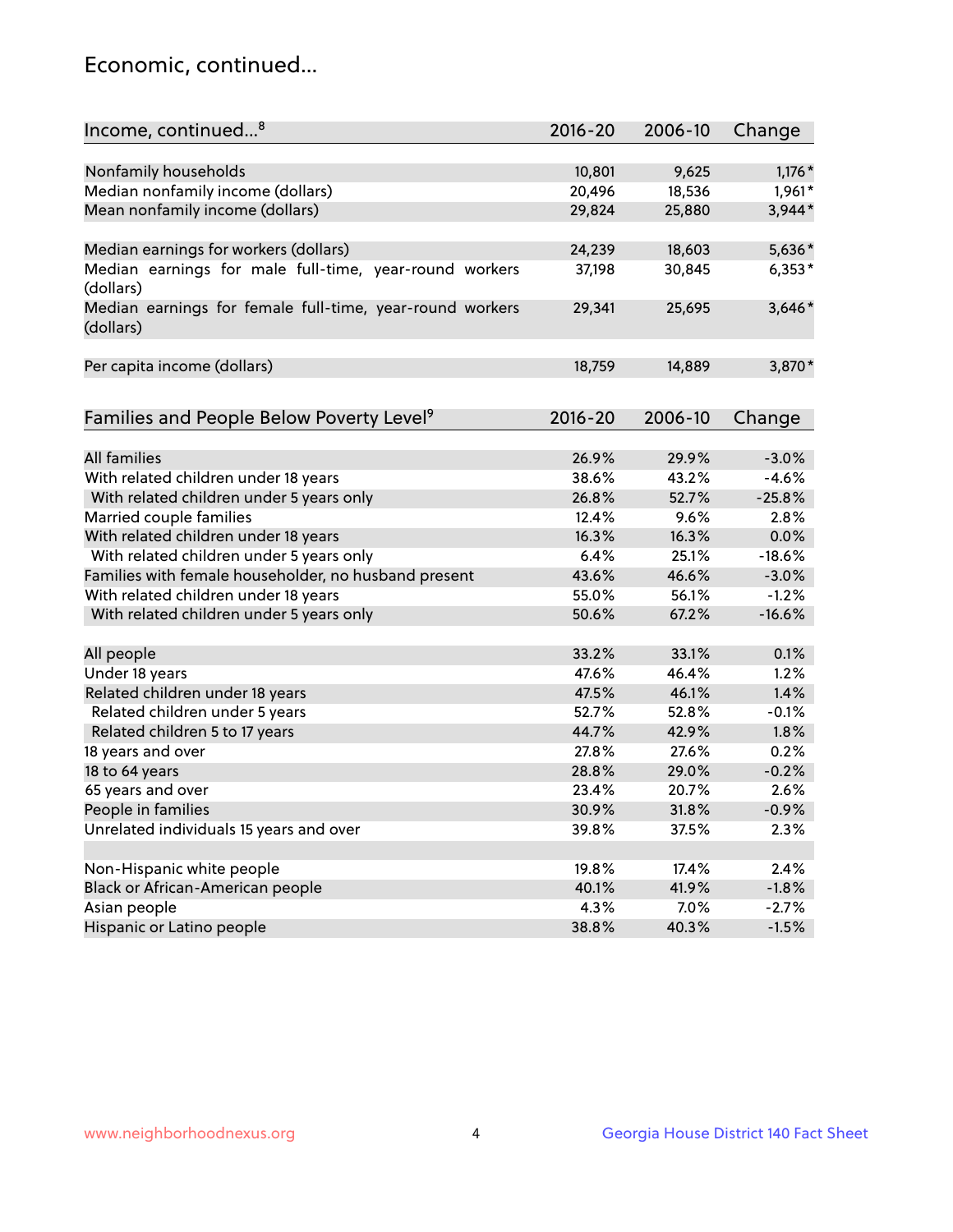## Employment

| Employment Status <sup>10</sup>                                             | $2016 - 20$ | 2006-10 | Change      |
|-----------------------------------------------------------------------------|-------------|---------|-------------|
|                                                                             |             |         |             |
| Population 16 years and over                                                | 41,920      | 44,573  | $-2,653*$   |
| In labor force                                                              | 57.1%       | 59.2%   | $-2.1%$     |
| Civilian labor force                                                        | 50.6%       | 52.2%   | $-1.5%$     |
| Employed                                                                    | 44.1%       | 45.0%   | $-0.9%$     |
| Unemployed                                                                  | 6.5%        | 7.2%    | $-0.6%$     |
| <b>Armed Forces</b>                                                         | 6.5%        | 7.0%    | $-0.6%$     |
| Not in labor force                                                          | 42.9%       | 40.8%   | 2.1%        |
|                                                                             |             |         |             |
| Civilian labor force                                                        | 21,227      | 23,251  | $-2,024$    |
| <b>Unemployment Rate</b>                                                    | 12.9%       | 13.7%   | $-0.8%$     |
| Females 16 years and over                                                   | 21,485      | 24,196  | $-2,711*$   |
| In labor force                                                              | 51.1%       | 56.0%   | $-4.8%$     |
| Civilian labor force                                                        | 50.6%       | 55.3%   | $-4.8%$     |
| Employed                                                                    | 45.0%       | 48.0%   | $-3.0%$     |
|                                                                             |             |         |             |
| Own children of the householder under 6 years                               | 5,711       | 5,899   | $-188$      |
| All parents in family in labor force                                        | 58.4%       | 69.2%   | $-10.8%$    |
|                                                                             |             |         |             |
| Own children of the householder 6 to 17 years                               | 8,045       | 8,572   | $-527$      |
| All parents in family in labor force                                        | 61.9%       | 74.9%   | $-13.0\%$ * |
|                                                                             |             |         |             |
| Industry <sup>11</sup>                                                      | $2016 - 20$ | 2006-10 | Change      |
|                                                                             |             |         |             |
| Civilian employed population 16 years and over                              | 18,489      | 20,063  | $-1,574$    |
| Agriculture, forestry, fishing and hunting, and mining                      | 0.5%        | 0.6%    | $-0.1%$     |
| Construction                                                                | 5.7%        | 6.2%    | $-0.5%$     |
| Manufacturing                                                               | 11.8%       | 8.3%    | 3.5%        |
| Wholesale trade                                                             | 1.5%        | 1.3%    | 0.2%        |
| Retail trade                                                                | 11.8%       | 12.9%   | $-1.1%$     |
| Transportation and warehousing, and utilities                               | 3.8%        | 4.0%    | $-0.1%$     |
| Information                                                                 | 0.8%        | 1.1%    | $-0.3%$     |
| Finance and insurance, and real estate and rental and leasing               | 7.2%        | 7.8%    | $-0.6%$     |
| Professional, scientific, and management, and administrative                | 9.5%        | 7.0%    | 2.5%        |
| and waste management services                                               |             |         |             |
| Educational services, and health care and social assistance                 | 22.6%       | 22.0%   | 0.6%        |
| Arts, entertainment, and recreation, and accommodation and<br>food services | 16.3%       | 16.8%   | $-0.5%$     |
| Other services, except public administration                                | 5.3%        | 7.2%    | $-1.8%$     |
| Public administration                                                       | 3.3%        | 5.0%    | $-1.7%$     |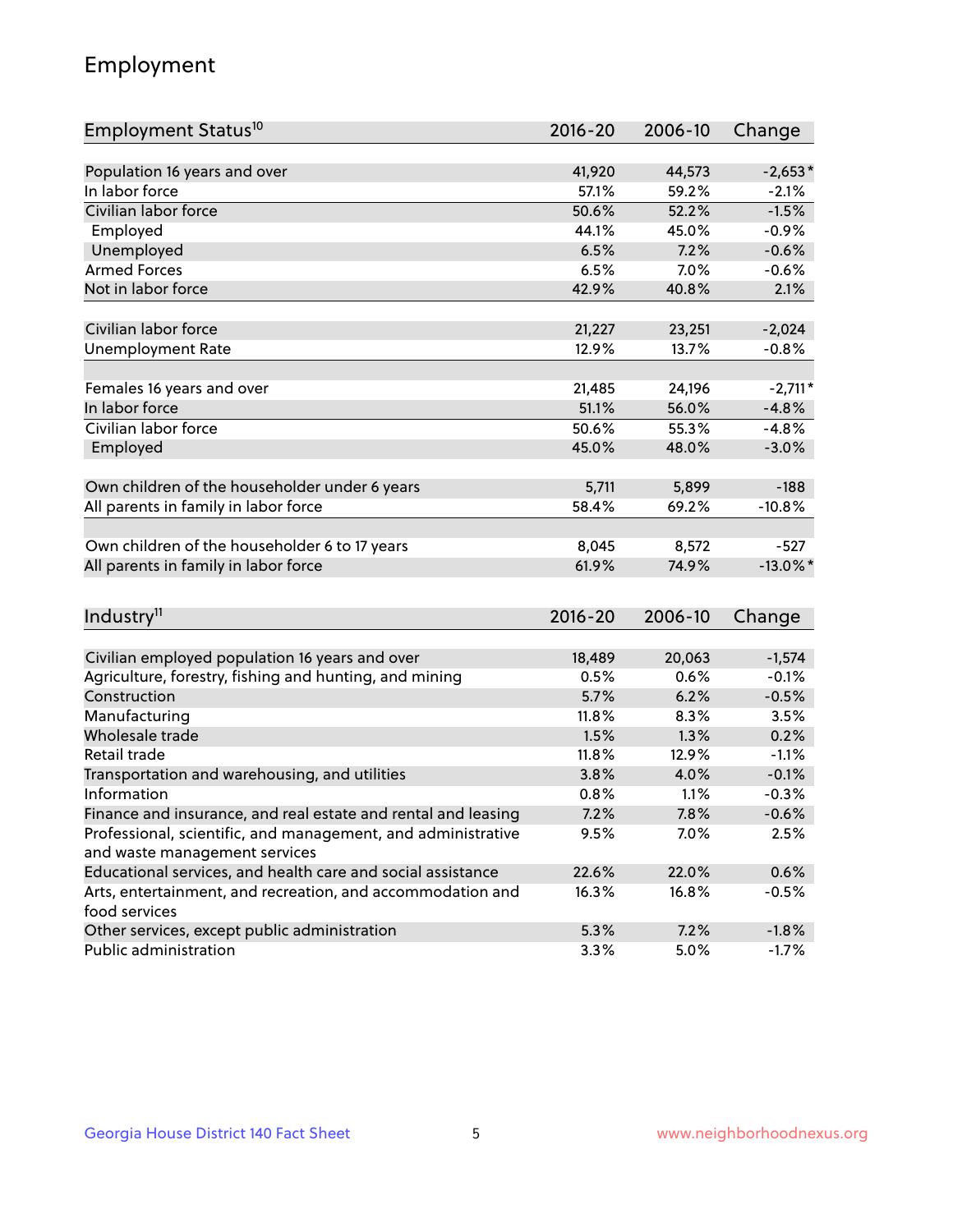## Employment, continued...

| Civilian employed population 16 years and over<br>20,063<br>18,489<br>$-1,574$<br>Management, business, science, and arts occupations<br>24.5%<br>22.5%<br>$2.0\%$ *<br>26.6%<br>Service occupations<br>29.5%<br>$-2.8%$<br>Sales and office occupations<br>$-2.4\%$ *<br>20.6%<br>23.0%<br>Natural<br>and<br>maintenance<br>8.5%<br>9.5%<br>$-1.0%$<br>resources,<br>construction,<br>4.3%*<br>19.8%<br>15.5%<br>Class of Worker <sup>13</sup><br>$2016 - 20$<br>2006-10<br>Change<br>Civilian employed population 16 years and over<br>18,489<br>20,063<br>$-1,574$<br>Private wage and salary workers<br>77.6%<br>81.0%<br>3.4%<br>Government workers<br>$-2.0%$<br>15.1%<br>17.1%<br>Self-employed in own not incorporated business workers<br>3.7%<br>$-1.6%$<br>5.4%<br>Unpaid family workers<br>0.1%<br>0.0%<br>0.1%<br>2019<br>2010<br>Change<br>Total Jobs in district<br>34,009<br>38,239<br>$-4,230$<br>$-0.8%$<br>Held by residents of district<br>14.9%<br>15.7%<br>Held by non-residents of district<br>85.1%<br>84.3%<br>0.8%<br>2019<br>2010<br>Change<br>Total Jobs in district<br>34,009<br>38,239<br>$-4,230$<br>0.0%<br>Goods Producing sectors<br>10.1%<br>10.0%<br>Trade, Transportation, and Utilities sectors<br>9.2%<br>10.0%<br>$-0.8%$<br>All Other Services sectors<br>80.8%<br>80.0%<br>0.8%<br>Total Jobs in district held by district residents<br>5,067<br>5,987<br>$-920$<br><b>Goods Producing sectors</b><br>10.2%<br>1.3%<br>11.5%<br>Trade, Transportation, and Utilities sectors<br>9.9%<br>10.0%<br>$-0.1%$<br>$-1.2%$<br>78.5%<br>79.8%<br>2019<br>2010<br>Change<br>Total Jobs in district<br>34,009<br>38,239<br>$-4,230$<br>Jobs with earnings \$1250/month or less<br>22.9%<br>21.8%<br>1.1%<br>Jobs with earnings \$1251/month to \$3333/month<br>$-6.6%$<br>39.2%<br>45.7% | Occupation <sup>12</sup>                                    | $2016 - 20$ | 2006-10 | Change |
|--------------------------------------------------------------------------------------------------------------------------------------------------------------------------------------------------------------------------------------------------------------------------------------------------------------------------------------------------------------------------------------------------------------------------------------------------------------------------------------------------------------------------------------------------------------------------------------------------------------------------------------------------------------------------------------------------------------------------------------------------------------------------------------------------------------------------------------------------------------------------------------------------------------------------------------------------------------------------------------------------------------------------------------------------------------------------------------------------------------------------------------------------------------------------------------------------------------------------------------------------------------------------------------------------------------------------------------------------------------------------------------------------------------------------------------------------------------------------------------------------------------------------------------------------------------------------------------------------------------------------------------------------------------------------------------------------------------------------------------------------------------------------------------------------------------------------|-------------------------------------------------------------|-------------|---------|--------|
|                                                                                                                                                                                                                                                                                                                                                                                                                                                                                                                                                                                                                                                                                                                                                                                                                                                                                                                                                                                                                                                                                                                                                                                                                                                                                                                                                                                                                                                                                                                                                                                                                                                                                                                                                                                                                          |                                                             |             |         |        |
|                                                                                                                                                                                                                                                                                                                                                                                                                                                                                                                                                                                                                                                                                                                                                                                                                                                                                                                                                                                                                                                                                                                                                                                                                                                                                                                                                                                                                                                                                                                                                                                                                                                                                                                                                                                                                          |                                                             |             |         |        |
|                                                                                                                                                                                                                                                                                                                                                                                                                                                                                                                                                                                                                                                                                                                                                                                                                                                                                                                                                                                                                                                                                                                                                                                                                                                                                                                                                                                                                                                                                                                                                                                                                                                                                                                                                                                                                          |                                                             |             |         |        |
|                                                                                                                                                                                                                                                                                                                                                                                                                                                                                                                                                                                                                                                                                                                                                                                                                                                                                                                                                                                                                                                                                                                                                                                                                                                                                                                                                                                                                                                                                                                                                                                                                                                                                                                                                                                                                          |                                                             |             |         |        |
|                                                                                                                                                                                                                                                                                                                                                                                                                                                                                                                                                                                                                                                                                                                                                                                                                                                                                                                                                                                                                                                                                                                                                                                                                                                                                                                                                                                                                                                                                                                                                                                                                                                                                                                                                                                                                          |                                                             |             |         |        |
|                                                                                                                                                                                                                                                                                                                                                                                                                                                                                                                                                                                                                                                                                                                                                                                                                                                                                                                                                                                                                                                                                                                                                                                                                                                                                                                                                                                                                                                                                                                                                                                                                                                                                                                                                                                                                          | occupations                                                 |             |         |        |
|                                                                                                                                                                                                                                                                                                                                                                                                                                                                                                                                                                                                                                                                                                                                                                                                                                                                                                                                                                                                                                                                                                                                                                                                                                                                                                                                                                                                                                                                                                                                                                                                                                                                                                                                                                                                                          | Production, transportation, and material moving occupations |             |         |        |
|                                                                                                                                                                                                                                                                                                                                                                                                                                                                                                                                                                                                                                                                                                                                                                                                                                                                                                                                                                                                                                                                                                                                                                                                                                                                                                                                                                                                                                                                                                                                                                                                                                                                                                                                                                                                                          |                                                             |             |         |        |
|                                                                                                                                                                                                                                                                                                                                                                                                                                                                                                                                                                                                                                                                                                                                                                                                                                                                                                                                                                                                                                                                                                                                                                                                                                                                                                                                                                                                                                                                                                                                                                                                                                                                                                                                                                                                                          |                                                             |             |         |        |
|                                                                                                                                                                                                                                                                                                                                                                                                                                                                                                                                                                                                                                                                                                                                                                                                                                                                                                                                                                                                                                                                                                                                                                                                                                                                                                                                                                                                                                                                                                                                                                                                                                                                                                                                                                                                                          |                                                             |             |         |        |
|                                                                                                                                                                                                                                                                                                                                                                                                                                                                                                                                                                                                                                                                                                                                                                                                                                                                                                                                                                                                                                                                                                                                                                                                                                                                                                                                                                                                                                                                                                                                                                                                                                                                                                                                                                                                                          |                                                             |             |         |        |
|                                                                                                                                                                                                                                                                                                                                                                                                                                                                                                                                                                                                                                                                                                                                                                                                                                                                                                                                                                                                                                                                                                                                                                                                                                                                                                                                                                                                                                                                                                                                                                                                                                                                                                                                                                                                                          |                                                             |             |         |        |
|                                                                                                                                                                                                                                                                                                                                                                                                                                                                                                                                                                                                                                                                                                                                                                                                                                                                                                                                                                                                                                                                                                                                                                                                                                                                                                                                                                                                                                                                                                                                                                                                                                                                                                                                                                                                                          |                                                             |             |         |        |
|                                                                                                                                                                                                                                                                                                                                                                                                                                                                                                                                                                                                                                                                                                                                                                                                                                                                                                                                                                                                                                                                                                                                                                                                                                                                                                                                                                                                                                                                                                                                                                                                                                                                                                                                                                                                                          |                                                             |             |         |        |
|                                                                                                                                                                                                                                                                                                                                                                                                                                                                                                                                                                                                                                                                                                                                                                                                                                                                                                                                                                                                                                                                                                                                                                                                                                                                                                                                                                                                                                                                                                                                                                                                                                                                                                                                                                                                                          | Job Flows <sup>14</sup>                                     |             |         |        |
|                                                                                                                                                                                                                                                                                                                                                                                                                                                                                                                                                                                                                                                                                                                                                                                                                                                                                                                                                                                                                                                                                                                                                                                                                                                                                                                                                                                                                                                                                                                                                                                                                                                                                                                                                                                                                          |                                                             |             |         |        |
|                                                                                                                                                                                                                                                                                                                                                                                                                                                                                                                                                                                                                                                                                                                                                                                                                                                                                                                                                                                                                                                                                                                                                                                                                                                                                                                                                                                                                                                                                                                                                                                                                                                                                                                                                                                                                          |                                                             |             |         |        |
|                                                                                                                                                                                                                                                                                                                                                                                                                                                                                                                                                                                                                                                                                                                                                                                                                                                                                                                                                                                                                                                                                                                                                                                                                                                                                                                                                                                                                                                                                                                                                                                                                                                                                                                                                                                                                          |                                                             |             |         |        |
|                                                                                                                                                                                                                                                                                                                                                                                                                                                                                                                                                                                                                                                                                                                                                                                                                                                                                                                                                                                                                                                                                                                                                                                                                                                                                                                                                                                                                                                                                                                                                                                                                                                                                                                                                                                                                          |                                                             |             |         |        |
|                                                                                                                                                                                                                                                                                                                                                                                                                                                                                                                                                                                                                                                                                                                                                                                                                                                                                                                                                                                                                                                                                                                                                                                                                                                                                                                                                                                                                                                                                                                                                                                                                                                                                                                                                                                                                          | Jobs by Industry Sector <sup>15</sup>                       |             |         |        |
|                                                                                                                                                                                                                                                                                                                                                                                                                                                                                                                                                                                                                                                                                                                                                                                                                                                                                                                                                                                                                                                                                                                                                                                                                                                                                                                                                                                                                                                                                                                                                                                                                                                                                                                                                                                                                          |                                                             |             |         |        |
|                                                                                                                                                                                                                                                                                                                                                                                                                                                                                                                                                                                                                                                                                                                                                                                                                                                                                                                                                                                                                                                                                                                                                                                                                                                                                                                                                                                                                                                                                                                                                                                                                                                                                                                                                                                                                          |                                                             |             |         |        |
|                                                                                                                                                                                                                                                                                                                                                                                                                                                                                                                                                                                                                                                                                                                                                                                                                                                                                                                                                                                                                                                                                                                                                                                                                                                                                                                                                                                                                                                                                                                                                                                                                                                                                                                                                                                                                          |                                                             |             |         |        |
|                                                                                                                                                                                                                                                                                                                                                                                                                                                                                                                                                                                                                                                                                                                                                                                                                                                                                                                                                                                                                                                                                                                                                                                                                                                                                                                                                                                                                                                                                                                                                                                                                                                                                                                                                                                                                          |                                                             |             |         |        |
|                                                                                                                                                                                                                                                                                                                                                                                                                                                                                                                                                                                                                                                                                                                                                                                                                                                                                                                                                                                                                                                                                                                                                                                                                                                                                                                                                                                                                                                                                                                                                                                                                                                                                                                                                                                                                          |                                                             |             |         |        |
|                                                                                                                                                                                                                                                                                                                                                                                                                                                                                                                                                                                                                                                                                                                                                                                                                                                                                                                                                                                                                                                                                                                                                                                                                                                                                                                                                                                                                                                                                                                                                                                                                                                                                                                                                                                                                          |                                                             |             |         |        |
|                                                                                                                                                                                                                                                                                                                                                                                                                                                                                                                                                                                                                                                                                                                                                                                                                                                                                                                                                                                                                                                                                                                                                                                                                                                                                                                                                                                                                                                                                                                                                                                                                                                                                                                                                                                                                          |                                                             |             |         |        |
|                                                                                                                                                                                                                                                                                                                                                                                                                                                                                                                                                                                                                                                                                                                                                                                                                                                                                                                                                                                                                                                                                                                                                                                                                                                                                                                                                                                                                                                                                                                                                                                                                                                                                                                                                                                                                          |                                                             |             |         |        |
|                                                                                                                                                                                                                                                                                                                                                                                                                                                                                                                                                                                                                                                                                                                                                                                                                                                                                                                                                                                                                                                                                                                                                                                                                                                                                                                                                                                                                                                                                                                                                                                                                                                                                                                                                                                                                          | All Other Services sectors                                  |             |         |        |
|                                                                                                                                                                                                                                                                                                                                                                                                                                                                                                                                                                                                                                                                                                                                                                                                                                                                                                                                                                                                                                                                                                                                                                                                                                                                                                                                                                                                                                                                                                                                                                                                                                                                                                                                                                                                                          |                                                             |             |         |        |
|                                                                                                                                                                                                                                                                                                                                                                                                                                                                                                                                                                                                                                                                                                                                                                                                                                                                                                                                                                                                                                                                                                                                                                                                                                                                                                                                                                                                                                                                                                                                                                                                                                                                                                                                                                                                                          | Jobs by Earnings <sup>16</sup>                              |             |         |        |
|                                                                                                                                                                                                                                                                                                                                                                                                                                                                                                                                                                                                                                                                                                                                                                                                                                                                                                                                                                                                                                                                                                                                                                                                                                                                                                                                                                                                                                                                                                                                                                                                                                                                                                                                                                                                                          |                                                             |             |         |        |
|                                                                                                                                                                                                                                                                                                                                                                                                                                                                                                                                                                                                                                                                                                                                                                                                                                                                                                                                                                                                                                                                                                                                                                                                                                                                                                                                                                                                                                                                                                                                                                                                                                                                                                                                                                                                                          |                                                             |             |         |        |
|                                                                                                                                                                                                                                                                                                                                                                                                                                                                                                                                                                                                                                                                                                                                                                                                                                                                                                                                                                                                                                                                                                                                                                                                                                                                                                                                                                                                                                                                                                                                                                                                                                                                                                                                                                                                                          |                                                             |             |         |        |
|                                                                                                                                                                                                                                                                                                                                                                                                                                                                                                                                                                                                                                                                                                                                                                                                                                                                                                                                                                                                                                                                                                                                                                                                                                                                                                                                                                                                                                                                                                                                                                                                                                                                                                                                                                                                                          |                                                             |             |         |        |
| 5.4%<br>37.9%<br>32.5%                                                                                                                                                                                                                                                                                                                                                                                                                                                                                                                                                                                                                                                                                                                                                                                                                                                                                                                                                                                                                                                                                                                                                                                                                                                                                                                                                                                                                                                                                                                                                                                                                                                                                                                                                                                                   | Jobs with earnings greater than \$3333/month                |             |         |        |
| 5,067<br>5,987<br>$-920$                                                                                                                                                                                                                                                                                                                                                                                                                                                                                                                                                                                                                                                                                                                                                                                                                                                                                                                                                                                                                                                                                                                                                                                                                                                                                                                                                                                                                                                                                                                                                                                                                                                                                                                                                                                                 | Total Jobs in district held by district residents           |             |         |        |
| 32.6%<br>0.6%<br>33.2%                                                                                                                                                                                                                                                                                                                                                                                                                                                                                                                                                                                                                                                                                                                                                                                                                                                                                                                                                                                                                                                                                                                                                                                                                                                                                                                                                                                                                                                                                                                                                                                                                                                                                                                                                                                                   | Jobs with earnings \$1250/month or less                     |             |         |        |
| 45.8%<br>51.0%<br>$-5.1%$                                                                                                                                                                                                                                                                                                                                                                                                                                                                                                                                                                                                                                                                                                                                                                                                                                                                                                                                                                                                                                                                                                                                                                                                                                                                                                                                                                                                                                                                                                                                                                                                                                                                                                                                                                                                | Jobs with earnings \$1251/month to \$3333/month             |             |         |        |
| 21.0%<br>16.4%<br>4.5%                                                                                                                                                                                                                                                                                                                                                                                                                                                                                                                                                                                                                                                                                                                                                                                                                                                                                                                                                                                                                                                                                                                                                                                                                                                                                                                                                                                                                                                                                                                                                                                                                                                                                                                                                                                                   | Jobs with earnings greater than \$3333/month                |             |         |        |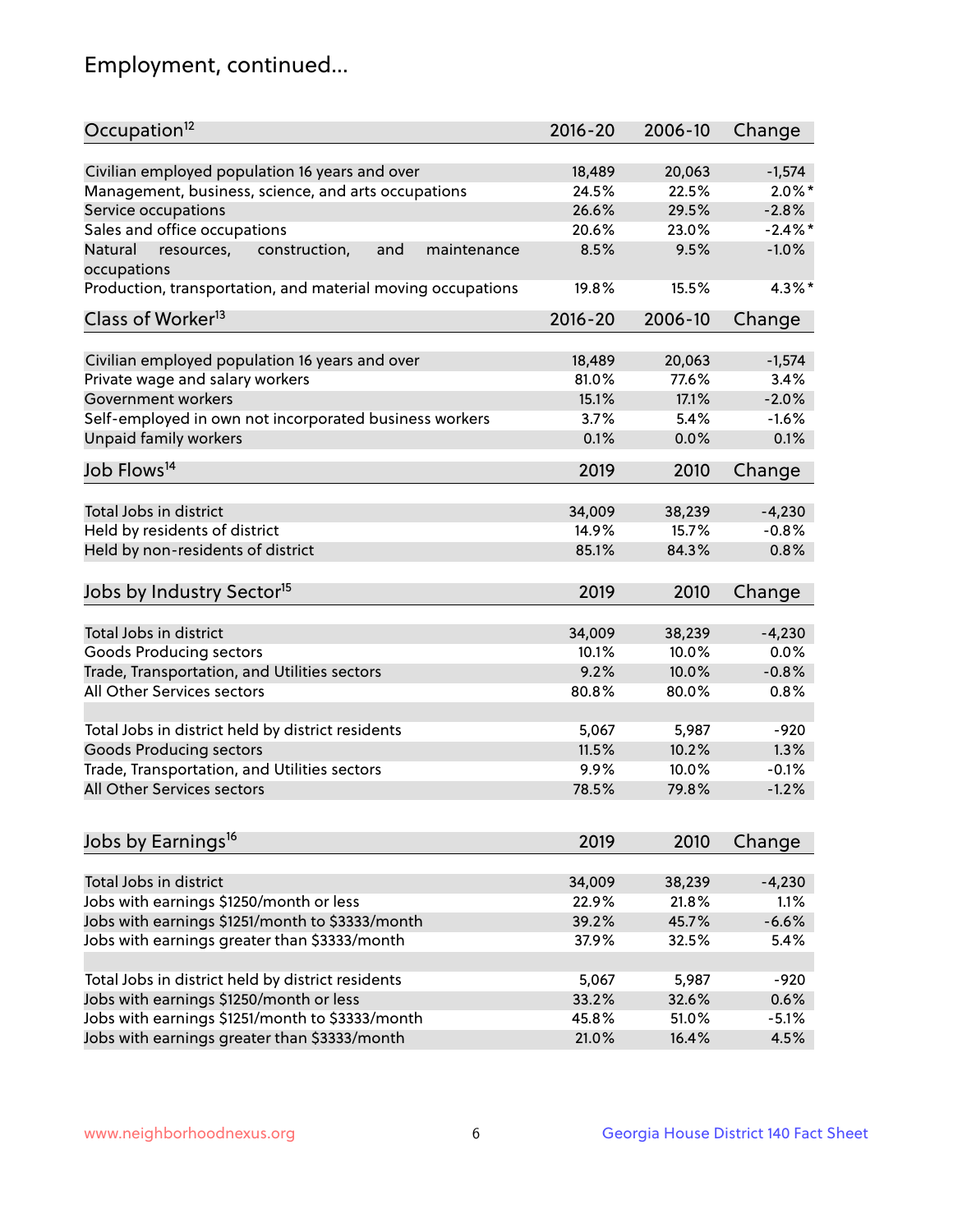## Employment, continued...

| 2019   | 2010   | Change   |
|--------|--------|----------|
|        |        |          |
| 34,009 | 38,239 | $-4,230$ |
| 20.9%  | 20.1%  | 0.8%     |
| 55.3%  | 61.1%  | $-5.9%$  |
| 23.9%  | 18.8%  | 5.1%     |
|        |        |          |
| 5,067  | 5.987  | -920     |
| 23.0%  | 21.5%  | 1.5%     |
| 54.0%  | 59.4%  | $-5.4%$  |
| 23.0%  | 19.1%  | 3.8%     |
|        |        |          |

#### Education

| School Enrollment <sup>18</sup>                | $2016 - 20$ | 2006-10 | Change     |
|------------------------------------------------|-------------|---------|------------|
|                                                |             |         |            |
| Population 3 years and over enrolled in school | 14,719      | 15,954  | $-1,234$   |
| Nursery school, preschool                      | 8.7%        | 7.3%    | $1.3\%$    |
| Kindergarten                                   | 5.2%        | 6.5%    | $-1.4%$    |
| Elementary school (grades 1-8)                 | 44.1%       | 41.3%   | 2.8%       |
| High school (grades 9-12)                      | 18.0%       | 20.8%   | $-2.8%$    |
| College or graduate school                     | 24.1%       | 24.1%   | 0.1%       |
| Educational Attainment <sup>19</sup>           | $2016 - 20$ | 2006-10 | Change     |
|                                                |             |         |            |
| Population 25 years and over                   | 34,528      | 34,551  | $-23$      |
| Less than 9th grade                            | 5.2%        | 9.1%    | $-3.9%$    |
| 9th to 12th grade, no diploma                  | 14.8%       | 17.6%   | $-2.8%$    |
| High school graduate (includes equivalency)    | 31.1%       | 34.4%   | $-3.3\%$ * |
| Some college, no degree                        | 24.5%       | 22.7%   | 1.7%       |
| Associate's degree                             | 7.8%        | 6.0%    | 1.8%       |
| Bachelor's degree                              | 10.7%       | 6.7%    | 4.0%*      |
| Graduate or professional degree                | 6.0%        | 3.6%    | 2.4%       |
|                                                |             |         |            |
| Percent high school graduate or higher         | 80.0%       | 73.3%   | $6.7\%$ *  |
| Percent bachelor's degree or higher            | 16.7%       | 10.3%   | $6.4\%$ *  |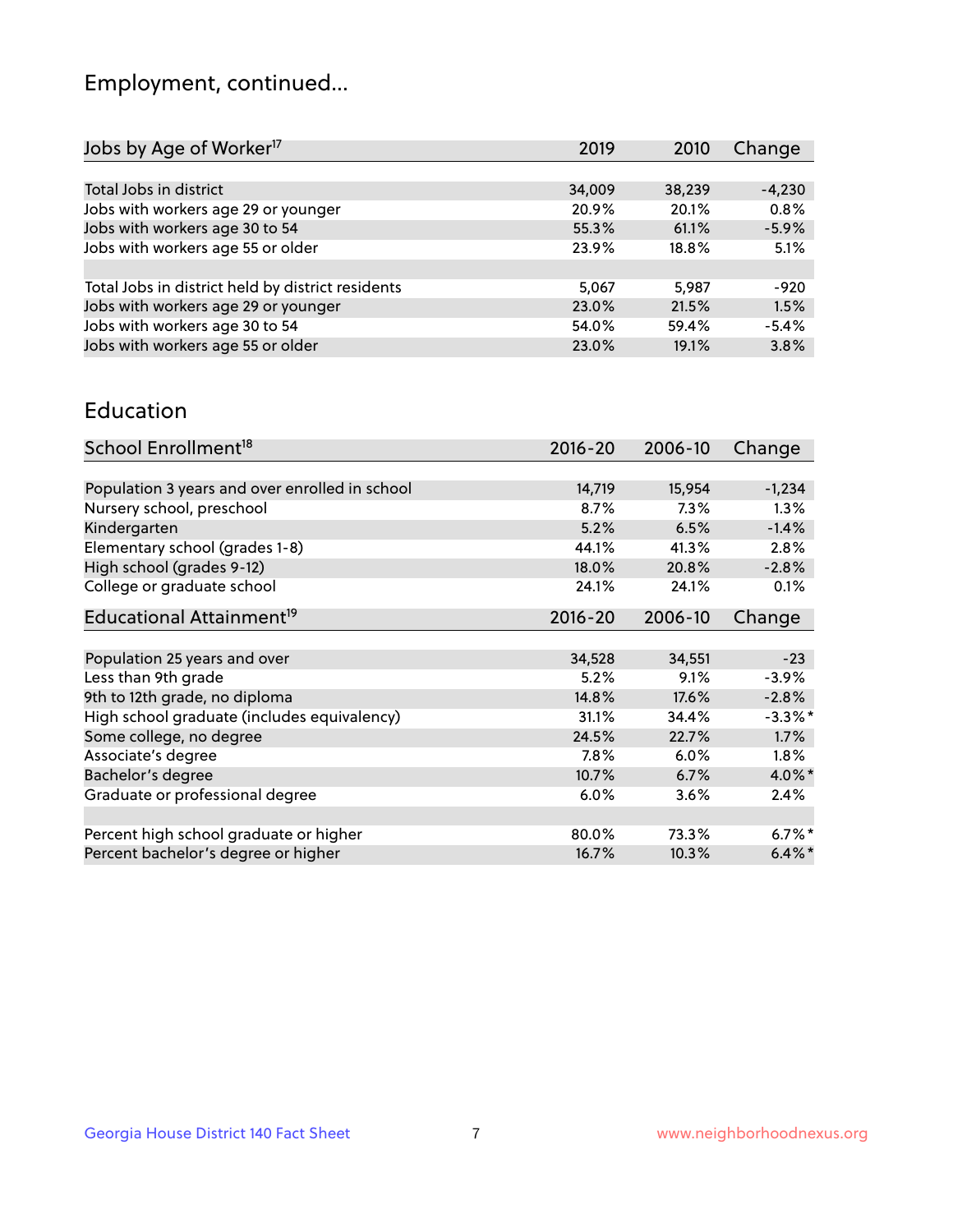## Housing

| Households by Type <sup>20</sup>                     | 2016-20 | 2006-10 | Change     |
|------------------------------------------------------|---------|---------|------------|
|                                                      |         |         |            |
| <b>Total households</b>                              | 21,811  | 23,080  | $-1,269*$  |
| Family households (families)                         | 50.5%   | 58.3%   | $-7.8%$ *  |
| With own children under 18 years                     | 23.5%   | 30.1%   | $-6.5%$ *  |
| Married-couple family                                | 25.3%   | 23.4%   | 1.9%       |
| With own children of the householder under 18 years  | 10.1%   | 9.4%    | 0.7%       |
| Male householder, no wife present, family            | 3.9%    | 5.3%    | $-1.3%$    |
| With own children of the householder under 18 years  | 1.5%    | 2.1%    | $-0.6%$    |
| Female householder, no husband present, family       | 21.3%   | 29.7%   | $-8.4\%$ * |
| With own children of the householder under 18 years  | 11.9%   | 18.5%   | $-6.7\%$ * |
| Nonfamily households                                 | 49.5%   | 41.7%   | $7.8\%$ *  |
| Householder living alone                             | 44.6%   | 36.3%   | $8.3\%$ *  |
| 65 years and over                                    | 14.0%   | 11.8%   | $2.3\%$ *  |
| Households with one or more people under 18 years    | 27.6%   | 35.8%   | $-8.2%$ *  |
| Households with one or more people 65 years and over | 25.9%   | 22.8%   | $3.1\%$ *  |
|                                                      |         |         |            |
| Average household size                               | 2.44    | 2.32    | $0.12*$    |
| Average family size                                  | 3.57    | 3.04    | $0.53*$    |
| Housing Occupancy <sup>21</sup>                      | 2016-20 | 2006-10 | Change     |
| Total housing units                                  | 27,388  | 28,562  | $-1,174*$  |
| Occupied housing units                               | 79.6%   | 80.8%   | $-1.2%$    |
| Vacant housing units                                 | 20.4%   | 19.2%   | 1.2%       |
| Homeowner vacancy rate                               | 3.8     | 4.9     | $-1.2$     |
| Rental vacancy rate                                  | 8.5     | 16.0    | $-7.5*$    |
|                                                      |         |         |            |
| Units in Structure <sup>22</sup>                     | 2016-20 | 2006-10 | Change     |
| Total housing units                                  | 27,388  | 28,562  | $-1,174*$  |
| 1-unit, detached                                     | 55.1%   | 54.2%   | 0.9%       |
| 1-unit, attached                                     | 4.6%    | 1.9%    | $2.7\%$ *  |
| 2 units                                              | 6.0%    | 6.3%    | $-0.3%$    |
| 3 or 4 units                                         | 8.2%    | 9.7%    | $-1.6%$    |
| 5 to 9 units                                         | 9.0%    | 10.5%   | $-1.5%$    |
| 10 to 19 units                                       | 6.0%    | 6.0%    | $0.0\%$    |
| 20 or more units                                     | 9.9%    | 8.5%    | 1.5%       |
| Mobile home                                          | 1.0%    | 2.9%    | $-1.9\%$   |
| Boat, RV, van, etc.                                  | 0.2%    | 0.0%    | 0.2%       |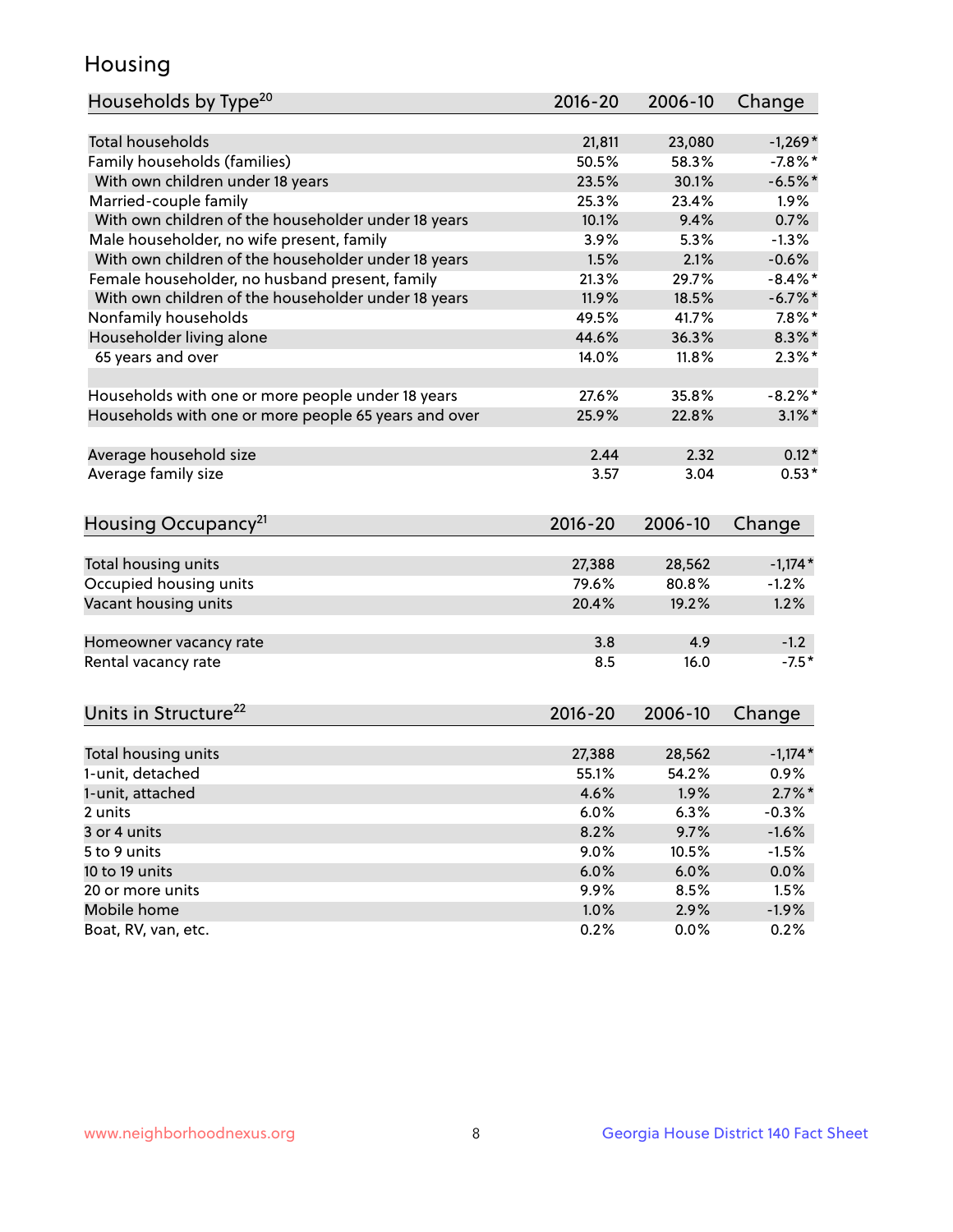## Housing, Continued...

| Year Structure Built <sup>23</sup>             | 2016-20     | 2006-10 | Change      |
|------------------------------------------------|-------------|---------|-------------|
| Total housing units                            | 27,388      | 28,562  | $-1,174*$   |
| Built 2014 or later                            | 1.7%        | (X)     | (X)         |
| Built 2010 to 2013                             | 3.4%        | (X)     | (X)         |
| Built 2000 to 2009                             | 8.6%        | 7.5%    | 1.1%        |
| Built 1990 to 1999                             | 5.7%        | 4.0%    | 1.6%        |
| Built 1980 to 1989                             | 6.6%        | 7.2%    | $-0.6%$     |
| Built 1970 to 1979                             | 11.3%       | 11.7%   | $-0.4%$     |
| Built 1960 to 1969                             | 16.8%       | 15.0%   | 1.8%        |
| Built 1950 to 1959                             | 20.7%       | 24.3%   | $-3.6\%$ *  |
| Built 1940 to 1949                             | 10.9%       | 13.8%   | $-2.9\%$ *  |
| Built 1939 or earlier                          | 14.3%       | 16.5%   | $-2.1%$     |
| Housing Tenure <sup>24</sup>                   | $2016 - 20$ | 2006-10 | Change      |
|                                                |             |         |             |
| Occupied housing units                         | 21,811      | 23,080  | $-1,269*$   |
| Owner-occupied                                 | 30.7%       | 35.7%   | $-5.0\%$ *  |
| Renter-occupied                                | 69.3%       | 64.3%   | $5.0\%$ *   |
| Average household size of owner-occupied unit  | 2.39        | 2.24    | $0.14*$     |
| Average household size of renter-occupied unit | 2.47        | 2.37    | 0.10        |
| Residence 1 Year Ago <sup>25</sup>             | 2016-20     | 2006-10 | Change      |
| Population 1 year and over                     | 54,527      | 57,801  | $-3,274*$   |
| Same house                                     | 75.5%       | 69.4%   | $6.1\%$ *   |
| Different house in the U.S.                    | 23.9%       | 29.5%   | $-5.6\%$ *  |
| Same county                                    | 11.9%       | 16.9%   | $-5.1\%$ *  |
| Different county                               | 12.0%       | 12.5%   | $-0.5%$     |
| Same state                                     | 3.7%        | 2.6%    | $1.2\%$ *   |
| Different state                                | 8.3%        | 10.0%   | $-1.7%$     |
| Abroad                                         | 0.6%        | 1.1%    | $-0.5%$     |
| Value of Housing Unit <sup>26</sup>            | 2016-20     | 2006-10 | Change      |
| Owner-occupied units                           | 6,705       | 8,240   | $-1,535*$   |
| Less than \$50,000                             | 21.8%       | 17.5%   | 4.3%        |
| \$50,000 to \$99,999                           | 41.1%       | 43.7%   | $-2.6%$     |
| \$100,000 to \$149,999                         | 18.8%       | 19.8%   | $-1.0%$     |
| \$150,000 to \$199,999                         | 8.7%        | 7.7%    | 1.0%        |
| \$200,000 to \$299,999                         | 5.0%        | 5.5%    | $-0.5%$     |
| \$300,000 to \$499,999                         | 3.2%        | 3.9%    | $-0.7%$     |
| \$500,000 to \$999,999                         | 1.1%        | 0.9%    | 0.2%        |
| \$1,000,000 or more                            | 0.2%        | 1.0%    | $-0.7%$     |
| Median (dollars)                               | 85,246      | 87,261  | $-2,015$    |
| Mortgage Status <sup>27</sup>                  | 2016-20     | 2006-10 | Change      |
|                                                |             |         |             |
| Owner-occupied units                           | 6,705       | 8,240   | $-1,535*$   |
| Housing units with a mortgage                  | 49.6%       | 59.5%   | $-10.0\%$ * |
| Housing units without a mortgage               | 50.4%       | 40.5%   | 10.0%*      |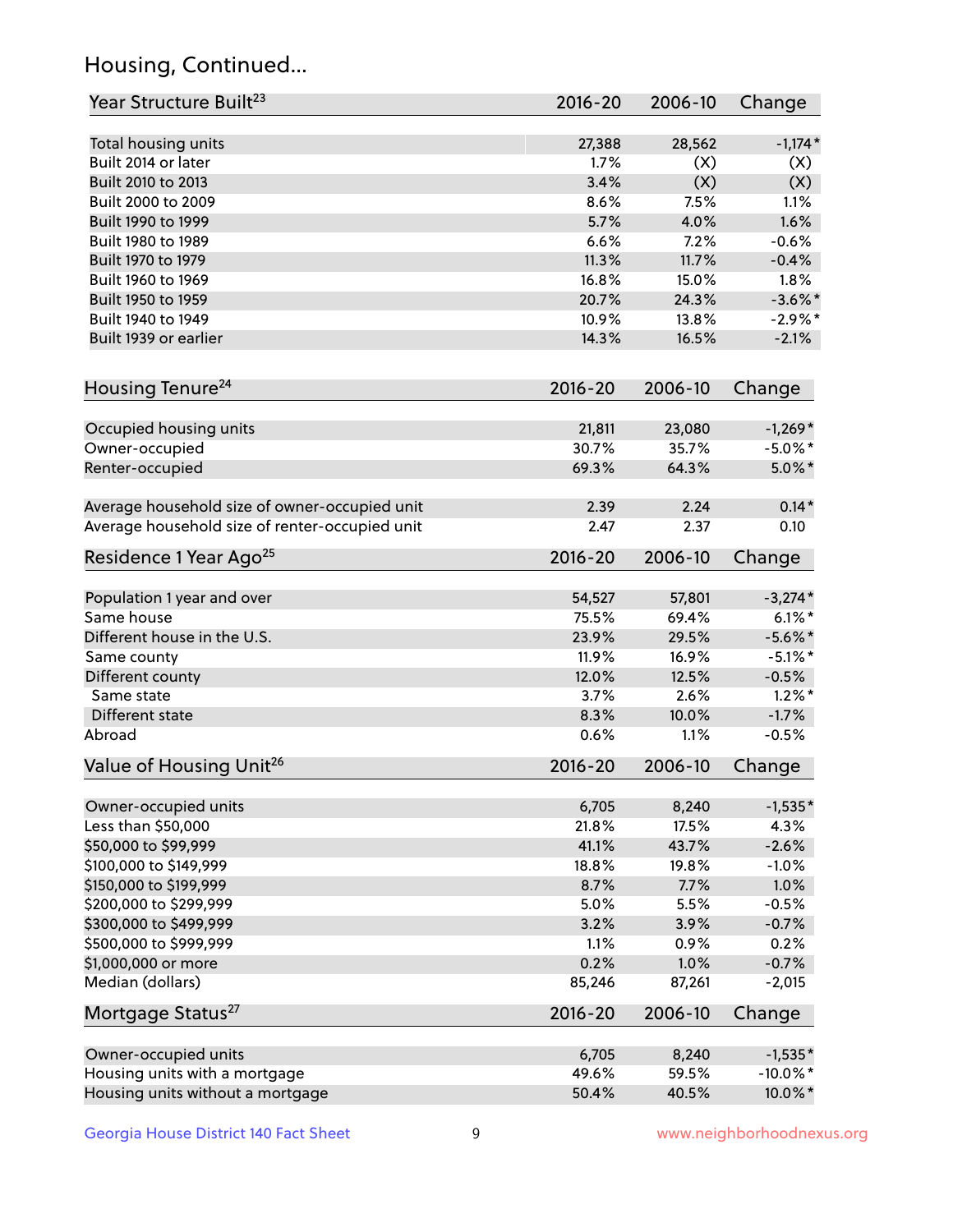## Housing, Continued...

| Selected Monthly Owner Costs <sup>28</sup>                                            | 2016-20 | 2006-10 | Change    |
|---------------------------------------------------------------------------------------|---------|---------|-----------|
| Housing units with a mortgage                                                         | 3,324   | 4,906   | $-1,581*$ |
| Less than \$300                                                                       | 0.2%    | 0.5%    | $-0.3%$   |
| \$300 to \$499                                                                        | 2.9%    | 6.6%    | $-3.7%$   |
| \$500 to \$999                                                                        | 52.3%   | 54.9%   | $-2.7%$   |
| \$1,000 to \$1,499                                                                    | 31.0%   | 24.9%   | 6.1%      |
| \$1,500 to \$1,999                                                                    | 7.6%    | 7.2%    | 0.4%      |
| \$2,000 to \$2,999                                                                    | 4.5%    | 3.6%    | 0.9%      |
| \$3,000 or more                                                                       | 1.5%    | 2.3%    | $-0.8%$   |
| Median (dollars)                                                                      | 938     | 883     | $55*$     |
| Housing units without a mortgage                                                      | 3,381   | 3,334   | 47        |
| Less than \$150                                                                       | 8.4%    | 7.7%    | 0.6%      |
| \$150 to \$249                                                                        | 15.2%   | 26.6%   | $-11.4%$  |
| \$250 to \$349                                                                        | 33.2%   | 29.5%   | 3.7%      |
| \$350 to \$499                                                                        | 30.6%   | 25.2%   | 5.5%      |
| \$500 to \$699                                                                        | 9.1%    | 6.8%    | 2.3%      |
| \$700 or more                                                                         | 3.5%    | 4.2%    | $-0.7%$   |
| Median (dollars)                                                                      | 330     | 294     | $36*$     |
| Household Income <sup>29</sup>                                                        |         |         |           |
| Housing units with a mortgage (excluding units where<br>SMOCAPI cannot be computed)   | 3,289   | 4,859   | $-1,570$  |
| Less than 20.0 percent                                                                | 42.3%   | 35.4%   | 6.9%      |
| 20.0 to 24.9 percent                                                                  | 13.4%   | 16.0%   | $-2.5%$   |
| 25.0 to 29.9 percent                                                                  | 6.8%    | 14.0%   | $-7.2%$   |
| 30.0 to 34.9 percent                                                                  | 7.5%    | 8.7%    | $-1.1%$   |
| 35.0 percent or more                                                                  | 29.9%   | 26.0%   | 3.9%      |
| Not computed                                                                          | 35      | 46      | $-11$     |
| Housing unit without a mortgage (excluding units where<br>SMOCAPI cannot be computed) | 3,245   | 3,296   | $-51$     |
| Less than 10.0 percent                                                                | 42.1%   | 39.8%   | 2.3%      |
| 10.0 to 14.9 percent                                                                  | 17.8%   | 19.7%   | $-1.9%$   |
| 15.0 to 19.9 percent                                                                  | 8.1%    | 13.4%   | $-5.4%$   |
| 20.0 to 24.9 percent                                                                  | 8.7%    | 6.9%    | 1.8%      |
| 25.0 to 29.9 percent                                                                  | 8.1%    | 2.8%    | 5.3%      |
| 30.0 to 34.9 percent                                                                  | 3.0%    | 5.4%    | $-2.4%$   |
| 35.0 percent or more                                                                  | 12.2%   | 12.0%   | 0.3%      |
| Not computed                                                                          | 135     | 38      | 97        |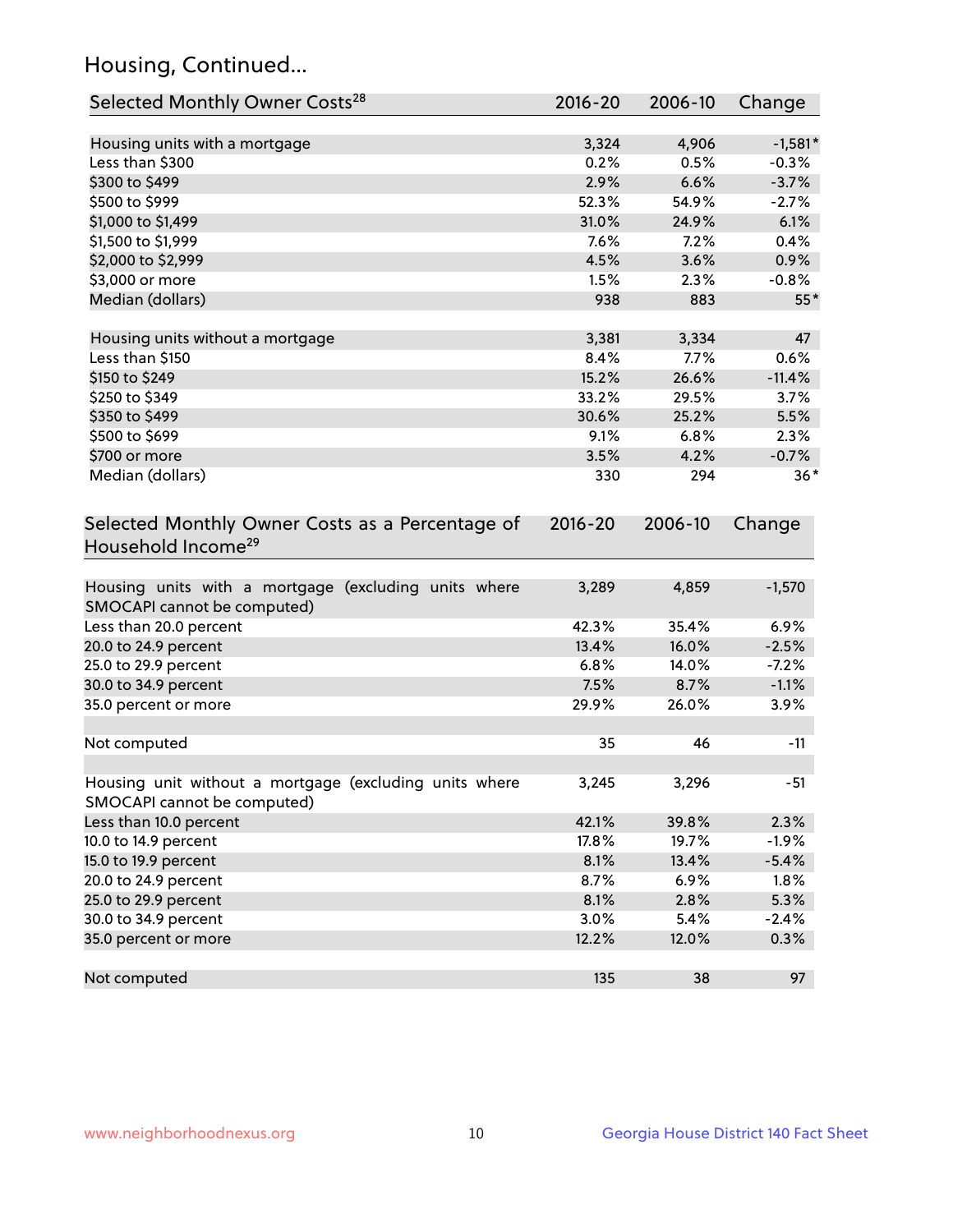## Housing, Continued...

| Gross Rent <sup>30</sup>   | 2016-20 | 2006-10 | Change      |
|----------------------------|---------|---------|-------------|
|                            |         |         |             |
| Occupied units paying rent | 14,765  | 14,289  | 476         |
| Less than \$200            | 1.2%    | 5.1%    | $-3.8%$     |
| \$200 to \$499             | 16.3%   | 31.0%   | $-14.7\%$ * |
| \$500 to \$749             | 31.1%   | 33.4%   | $-2.3%$     |
| \$750 to \$999             | 28.2%   | 20.0%   | $8.2\%$ *   |
| \$1,000 to \$1,499         | 16.4%   | 9.8%    | 6.7%        |
| \$1,500 to \$1,999         | 6.2%    | 0.5%    | 5.6%        |
| \$2,000 or more            | 0.6%    | 0.3%    | 0.3%        |
| Median (dollars)           | 760     | 595     | $165*$      |
|                            |         |         |             |
| No rent paid               | 341     | 551     | $-211$      |
|                            |         |         |             |

| Gross Rent as a Percentage of Household Income <sup>31</sup>                   | $2016 - 20$ | 2006-10 | Change  |
|--------------------------------------------------------------------------------|-------------|---------|---------|
|                                                                                |             |         |         |
| Occupied units paying rent (excluding units where GRAPI<br>cannot be computed) | 14,269      | 13,802  | 466     |
| Less than 15.0 percent                                                         | 10.8%       | $9.0\%$ | 1.8%    |
| 15.0 to 19.9 percent                                                           | 12.9%       | 13.1%   | $-0.2%$ |
| 20.0 to 24.9 percent                                                           | $8.9\%$     | 10.4%   | $-1.5%$ |
| 25.0 to 29.9 percent                                                           | 11.9%       | 11.1%   | 0.8%    |
| 30.0 to 34.9 percent                                                           | 6.5%        | $8.8\%$ | $-2.3%$ |
| 35.0 percent or more                                                           | 49.0%       | 47.7%   | 1.4%    |
|                                                                                |             |         |         |
| Not computed                                                                   | 837         | 1,038   | $-200$  |

## Transportation

| Commuting to Work <sup>32</sup>           | 2016-20 | 2006-10 | Change     |
|-------------------------------------------|---------|---------|------------|
|                                           |         |         |            |
| Workers 16 years and over                 | 20,939  | 22,242  | $-1,303$   |
| Car, truck, or van - drove alone          | 71.4%   | 65.2%   | $6.2\%$ *  |
| Car, truck, or van - carpooled            | 10.7%   | 13.2%   | $-2.5%$    |
| Public transportation (excluding taxicab) | 2.4%    | 2.4%    | $-0.0%$    |
| Walked                                    | 3.6%    | 3.2%    | 0.5%       |
| Other means                               | 4.7%    | 2.7%    | 2.0%       |
| Worked at home                            | 7.1%    | 13.2%   | $-6.1\%$ * |
|                                           |         |         |            |
| Mean travel time to work (minutes)        | 19.3    | 18.2    | 1.1        |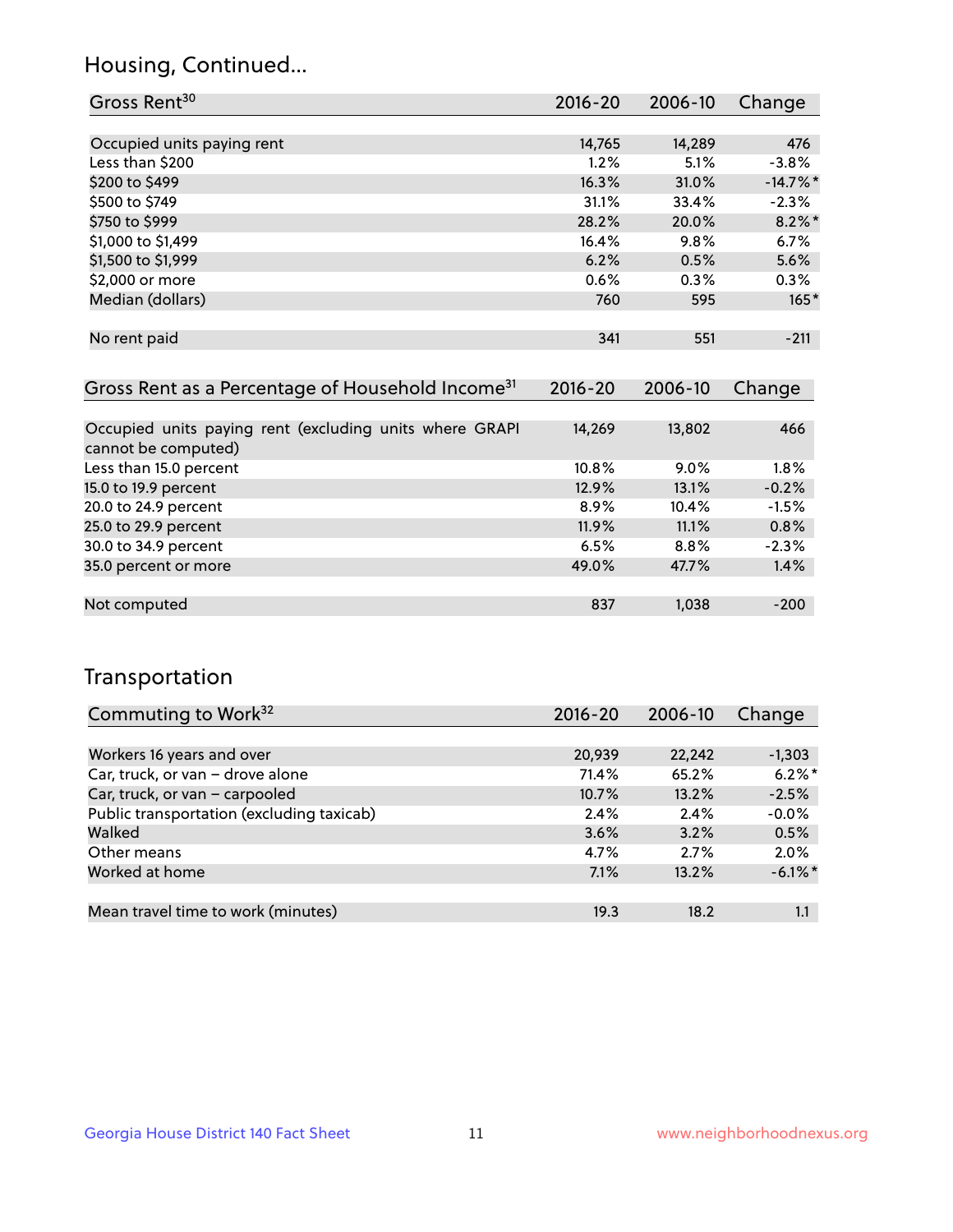## Transportation, Continued...

| Vehicles Available <sup>33</sup> | $2016 - 20$ | 2006-10 | Change    |
|----------------------------------|-------------|---------|-----------|
|                                  |             |         |           |
| Occupied housing units           | 21,811      | 23,080  | $-1,269*$ |
| No vehicles available            | 21.4%       | 21.5%   | $-0.1%$   |
| 1 vehicle available              | 41.6%       | 44.1%   | $-2.5%$   |
| 2 vehicles available             | 28.1%       | 24.9%   | $3.2\%$ * |
| 3 or more vehicles available     | 8.8%        | 9.5%    | $-0.7%$   |

#### Health

| Health Insurance coverage <sup>34</sup>                 | 2016-20 |
|---------------------------------------------------------|---------|
|                                                         |         |
| Civilian Noninstitutionalized Population                | 52,240  |
| With health insurance coverage                          | 81.9%   |
| With private health insurance coverage                  | 45.9%   |
| With public health coverage                             | 46.6%   |
| No health insurance coverage                            | 18.1%   |
| Civilian Noninstitutionalized Population Under 19 years | 15,381  |
| No health insurance coverage                            | 5.6%    |
| Civilian Noninstitutionalized Population 19 to 64 years | 30,011  |
| In labor force:                                         | 19,743  |
| Employed:                                               | 17,151  |
| With health insurance coverage                          | 76.2%   |
| With private health insurance coverage                  | 67.9%   |
| With public coverage                                    | 13.2%   |
| No health insurance coverage                            | 23.8%   |
| Unemployed:                                             | 2,591   |
| With health insurance coverage                          | 54.3%   |
| With private health insurance coverage                  | 23.8%   |
| With public coverage                                    | 34.2%   |
| No health insurance coverage                            | 45.7%   |
| Not in labor force:                                     | 10,268  |
| With health insurance coverage                          | 68.6%   |
| With private health insurance coverage                  | 31.0%   |
| With public coverage                                    | 46.4%   |
| No health insurance coverage                            | 31.4%   |